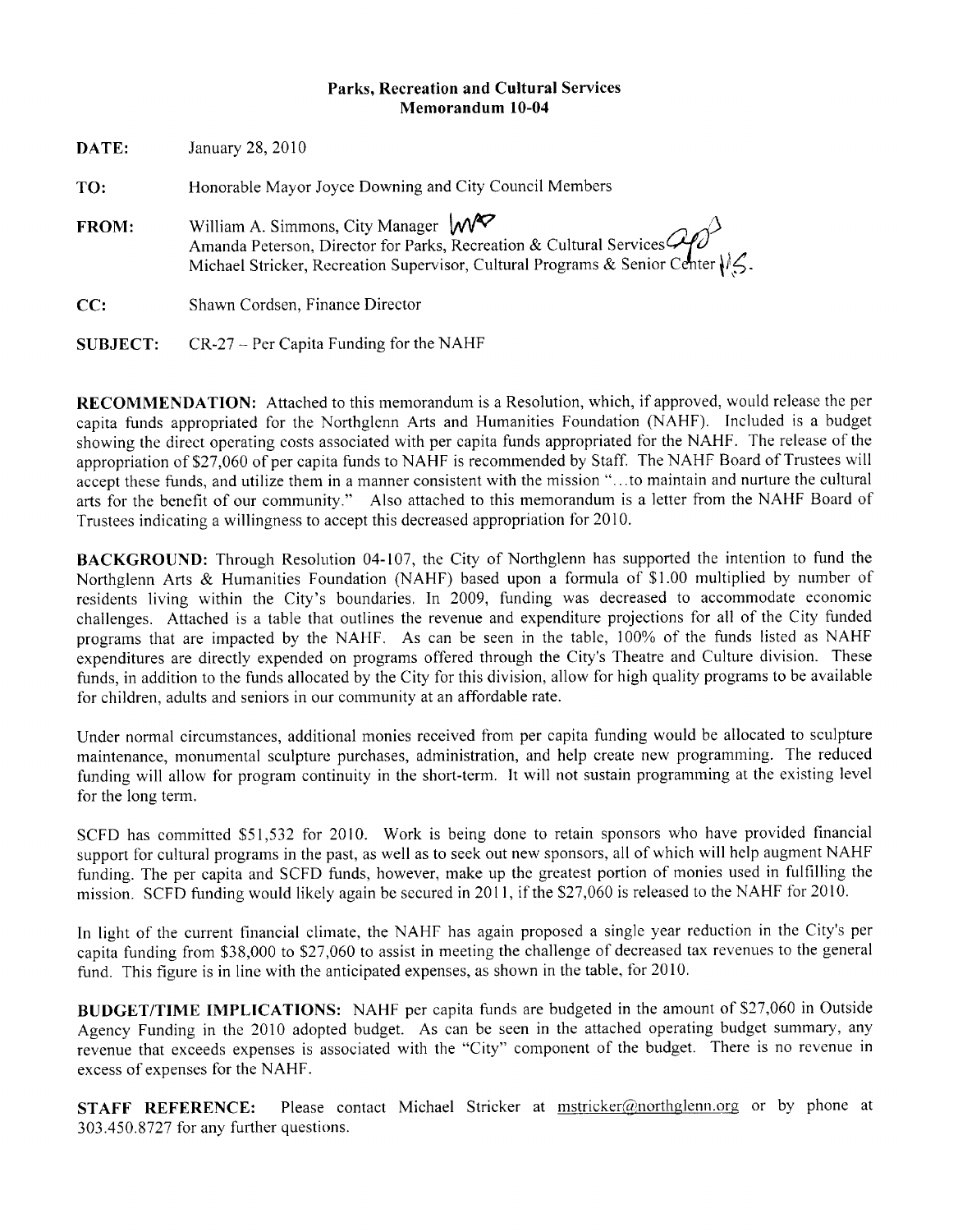|                           |               | <b>Overall</b> |          | <b>NAHF</b>              |    | <b>CITY</b> |               | <b>Overall</b> |              | <b>NAHF</b>                  |          | <b>CITY</b>              |                  | <b>Overall</b> |    | <b>NAHF</b>              |               | <b>CITY</b> |
|---------------------------|---------------|----------------|----------|--------------------------|----|-------------|---------------|----------------|--------------|------------------------------|----------|--------------------------|------------------|----------------|----|--------------------------|---------------|-------------|
| Revenue                   |               |                |          |                          |    |             |               |                |              |                              |          |                          |                  |                |    |                          |               |             |
| <b>Participation Fees</b> | S.            | 9,450.00       | S        | $\overline{\phantom{a}}$ | S  | 9,450.00    |               | 6,000.00 \$    |              | $\qquad \qquad \blacksquare$ | S        | 6,000.00                 | $\mathsf{s}$     |                | S  |                          |               |             |
| <b>SCFD</b>               |               | 24,600.00      | S        | 24,600.00                |    |             |               | 5,000.00       | S            | 5,000.00                     | S        | $\overline{\phantom{a}}$ | S                | 6,720.00       | S  | 6.720.00                 |               |             |
| NAHF (Per Capita)         |               | 5,450.00       | S        | 5,450.00                 | S  |             |               | 1,350.00       | S            | 1,350.00                     | <b>S</b> | $\overline{\phantom{a}}$ |                  | 6,455.00       | S  | 6,455.00                 | <b>S</b>      |             |
| Spons/Ad Sales/Other      | S             | 400.00         | \$.      | $\overline{\phantom{0}}$ |    | 400.00      |               | 300.00 S       |              | $\overline{\phantom{a}}$     |          | 300.00                   |                  | 3,500.00       | -S |                          |               | 3,500       |
| <b>Ticket Sales</b>       |               | 18,850.00      | <b>S</b> | $\overline{a}$           |    | 18,850.00   |               | 5,000.00 \$    |              | $\blacksquare$               |          | 5,000.00                 |                  | œ              | S  |                          |               |             |
| <b>Total Revenues</b>     |               | 58,750.00      | S        | 30.050.00                | S  | 28,700.00   |               | 17,650.00      | <b>S</b>     | 6,350.00                     | S        | 11,300.00                | $\mathbf{s}$     | 16,675.00      | S  | 13,175.00                |               | 3,500       |
| <b>Expenses</b>           |               |                |          |                          |    |             |               |                |              |                              |          |                          |                  |                |    |                          |               |             |
| Marketing & Publicity     | S.            | 8,425.00       | S        | 3,100.00                 | S  | 5,325.00    | S             | 1,765.00 S     |              | $\sim$                       | S        | 1,765.00                 | $\mathbf{s}$     | 360.00         | £. |                          |               | 360         |
| Operating                 |               | 2,550.00       | \$.      | 1,700.00                 | S. | 850.00      | S             | 500.00 S       |              | $\overline{a}$               |          | 500.00                   | $\boldsymbol{s}$ | æ              | S  | $\overline{\phantom{0}}$ |               |             |
| Production                |               | 14,180.00      | S        | 14.180.00                |    |             |               | 6,350.00       | S            | 6,350.00                     |          | $\overline{\phantom{a}}$ | S                | -alle          |    |                          |               |             |
| <b>Professional Fees</b>  |               | 15,070.00      | S        | 11,070.00                | S  | 4,000.00    |               | 2,800.00 S     |              | $\qquad \qquad \blacksquare$ |          | 2,800.00                 |                  | \$13,175.00    | S  | 13,175.00 \$             |               |             |
| <b>Total Expenses</b>     |               | 40,225,00      |          | 30,050.00                | S  | 10,175.00   | S.            | 11,415.00      | $\mathbb{S}$ | 6,350.00                     | S        | 5,065.00                 |                  | \$13,535.00    | \$ | 13,175.00                | <sup>\$</sup> | 360         |
|                           | $\mathcal{S}$ | 18.525.00 \$   |          | $\overline{\phantom{a}}$ | \$ | 18.525.00   | $\mathcal{L}$ | $6,235.00$ \$  |              |                              |          | 6.235.00                 | $\mathcal{S}$    | $3,140.00$ \$  |    |                          |               | 3.140       |

### **Northglenn Youth Theatre**

**Missoula Children's Theatre** 

Revenue **SCFD** 

**Expenses** 

Base/Pestal **Professional Fees** Supplies

**Total Expenses** 

NAHF (Per Capita) **Total Revenues** 

Marketing and Publicity

#### **Sounds of Summer Concert Series**

| \$            |           | \$              | \$             |
|---------------|-----------|-----------------|----------------|
| \$            | 6,720.00  | \$<br>6.720.00  | \$             |
| S             | 6,455.00  | \$<br>6,455.00  | \$             |
| S             | 3,500.00  | \$              | \$<br>3,500.00 |
| \$            |           | \$              | \$             |
|               | 16,675.00 | \$<br>13,175.00 | \$<br>3,500.00 |
|               |           |                 |                |
| \$            | 360.00    | \$              | \$<br>360.00   |
| \$            |           | \$              | \$             |
| S             |           | \$              | \$             |
| \$            | 13,175.00 | \$<br>13,175.00 | \$             |
|               | 13,535.00 | \$<br>13,175.00 | \$<br>360.00   |
| $\mathcal{R}$ | 3,140.00  | \$              | \$<br>3.140.00 |
|               |           |                 |                |

#### Art on Parade

|               | <b>Overall</b> |    | <b>NAHF</b> |               | <b>CITY</b> |  |  |  |
|---------------|----------------|----|-------------|---------------|-------------|--|--|--|
| S             | 4,704.00       | \$ | 4,704.00    | \$            |             |  |  |  |
| \$            | 6,471.00       | \$ | 6,471.00    | \$            |             |  |  |  |
|               | 11,175.00      | \$ | 11,175.00   | \$            |             |  |  |  |
|               |                |    |             |               |             |  |  |  |
| S             | 5,160.00       | S  | 4.800.00    | S             | 360.00      |  |  |  |
| S             | 1,192.00       | \$ | 1.192.00    | \$            |             |  |  |  |
| S             | 4,700.00       | S  | 4.700.00    | S             |             |  |  |  |
| \$            | 875.00         | S  | 875.00      | S             |             |  |  |  |
|               | 11,927.00      | S  | 11,567.00   | \$            | 360.00      |  |  |  |
| $\mathcal{L}$ | (752.00)       | \$ | (392.00)    | $\mathcal{F}$ | (360.00)    |  |  |  |

### **People's Choice**

|                         |               | <b>Overall</b> |               | <b>NAHF</b> |                | <b>CITY</b> |
|-------------------------|---------------|----------------|---------------|-------------|----------------|-------------|
| Revenue                 |               |                |               |             |                |             |
| <b>SCFD</b>             | S             | 10,508.00      | \$            | 10.508.00   | S              |             |
| NAHF (Per Capita)       | S             | 7,334.00       | \$            | 7.334.00    | S              |             |
| <b>Total Revenues</b>   | S             | 17,842.00      | S             | 17,842.00   | S              |             |
| <b>Expenses</b>         |               |                |               |             |                |             |
| Sculpture Purchase      | S             | 11,000.00      | S             | 11,000.00   | S              |             |
| Base/Pestal/Plaque      | \$            | 3,000.00       | S             | 3,000.00    | S              |             |
| Maintenance             | S             | 3,300.00       | S             | 3,300.00    | S              |             |
| Dedication              | Ŝ             | 150.00         | \$            | 150.00      | S              |             |
| <b>Total Expenses</b>   | S             | 17,450.00      | S             | 17,450.00   | S              |             |
|                         | $\mathcal{S}$ | 392.00         | $\mathcal{L}$ | 392.00      | $\mathfrak{F}$ |             |
|                         |               |                |               |             |                |             |
| <b>Total Per Capita</b> | \$            | 27,060.00      |               |             |                |             |
| <b>Total SCFD</b>       | \$            | 51,532.00      |               |             |                |             |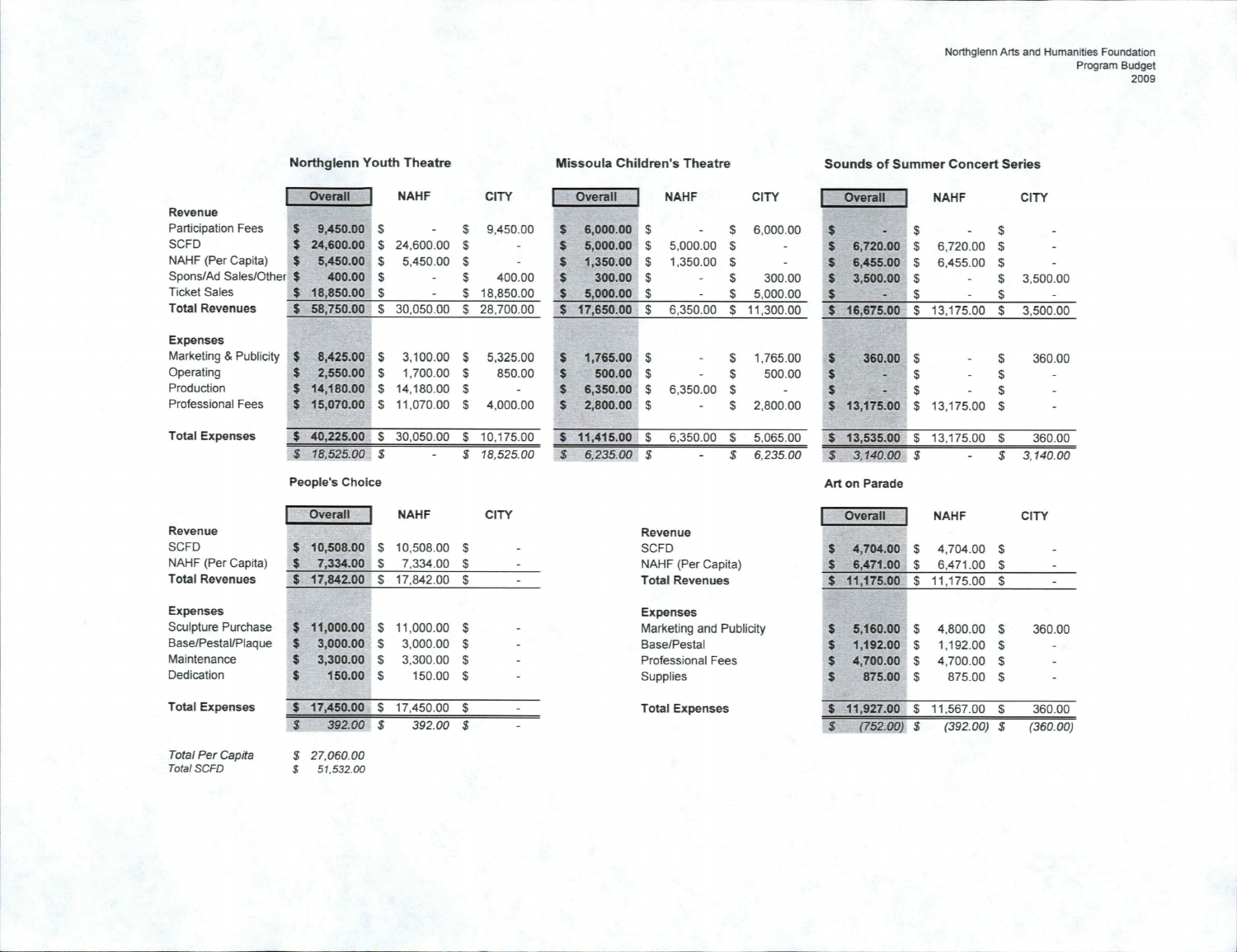

DE MARIE DE LA POLITICA DE LA CONSTITUCIÓN DE LA CONSTITUCIÓN DE LA CONSTITUCIÓN DE LA CONSTITUCIÓN DE LA CONSTITUCIÓN

January 22, 2010

Mayor Joyce Downing CITY OF NORTHGLENN 11701 Community Center Drive Northglenn, CO 80233

Dear Mayor Downing:

On behalf of the Northglenn Arts & Humanities Foundation (NAHF), I would personally like to thank City Council for their past support of the Foundation's efforts to develop and promote the Arts within the City of Northglenn. In light of the current financial climate, the NAHF has proposed a single year reduction in the City's per capita funding from \$38,000 to \$27,060. This figure is in line with the anticipated expenses, as shown in the submitted table, for 2010. This funding is needed now, more then ever before, to assist with our efforts to beautify the community and bring affordable, and in some cases free, entertainment and educational opportunities to our citizens. We do this through an active partnership with the City of Northglenn's Cultural Arts division.

The Northglenn Arts & Humanities Foundation believes that partnerships such as ours are a valued community asset. We look forward to building upon our past success in the coming year.

Sincerely,

Michael Stricker, Director Northglenn Arts & Humanities Foundation 11801 Community Center Drive Northglenn, CO 80233  $(303)$  450-8727